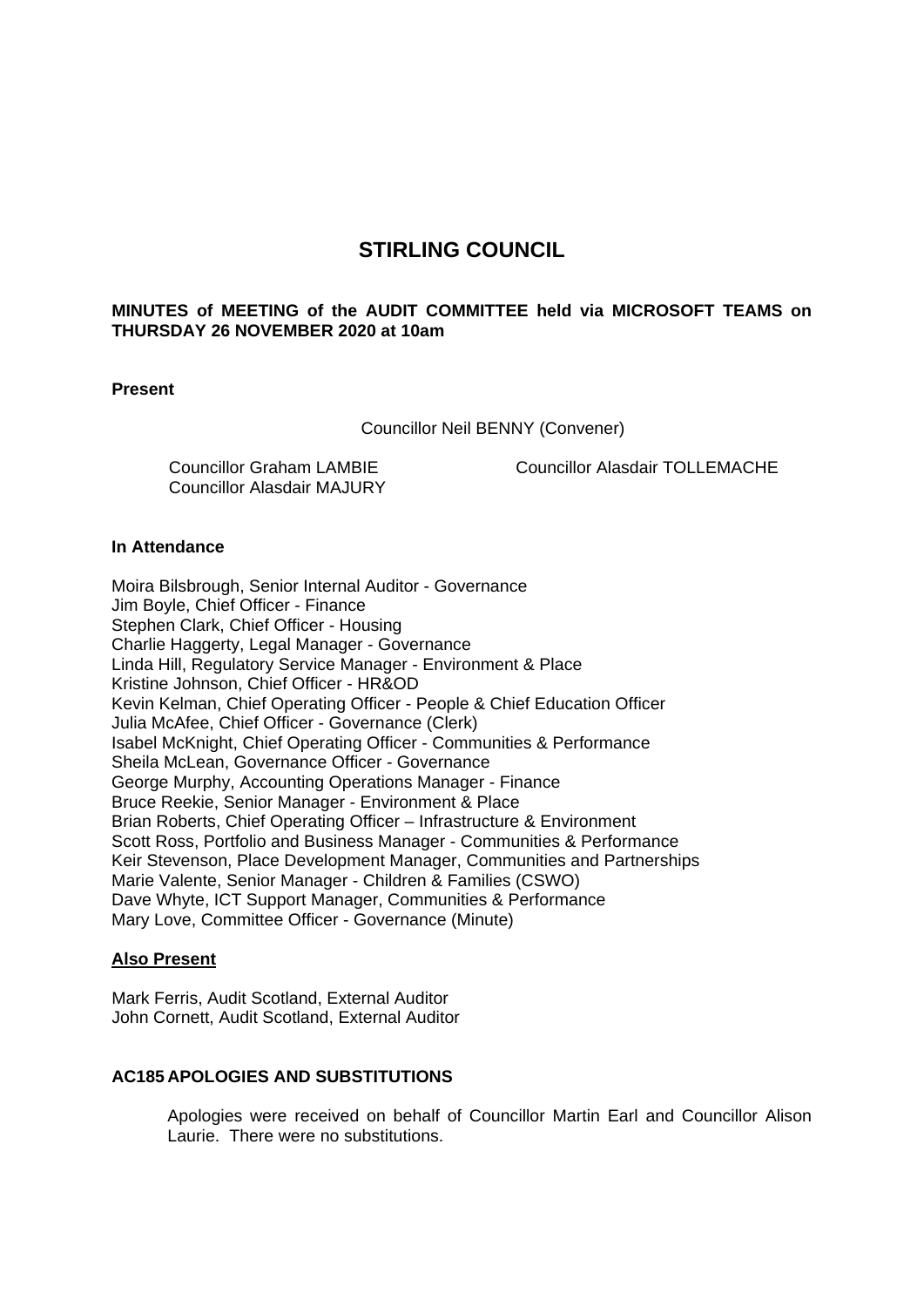#### **AC186 DECLARATIONS OF INTEREST**

There were no declarations of interest.

## **AC187 URGENT BUSINESS BROUGHT FORWARD BY THE CONVENER**

There were no items of urgent business.

### **AC188 MINUTES – AUDIT COMMITTEE**

The Minutes of the Audit Committee held on 23 January 2020, 19 March 2020 and 18 June 2020 were submitted for approval.

#### **Decision**

The Audit Committee agreed to approve the Minutes of Meetings held on 23 January 2020, 19 March 2020 and 18 June 2020 as accurate records of proceedings.

#### **AC189 ROLLING ACTION LOG**

The Rolling Action Log was submitted for review.

#### **Decision**

The Audit Committee agreed to note the Rolling Action Log.

#### **AC190 RISK MANAGEMENT – STRATEGIC RISK REGISTER**

A report by the Chief Officer – HR&OD submitted the Strategic Risk Register, enabling Audit Committee Members to examine the significant risks facing the Council and the risk treatments put in place to reduce the risks.

The Chief Officer – Finance advised Members that as a result of the current financial climate, the Scottish Budget and Local Government Finance Settlement figures would be delayed and were not expected until late January 2021, which would need to be taken into account when setting the Council budget for 2021/22.

Discussion took place around the deadline dates set for actions within the register and it was noted that these were backstop dates, with some of the actions being implemented and considered before the Council budget in 2021. It was agreed that Members would receive an indication of dates when outstanding actions would be completed.

Discussion then took place around the EU exit and it was agreed that a Members Briefing would be arranged to update Members on current EU exit requirements.

It was also agreed that a report on pothole repairs would be added to Future Items within the Environment & Housing Committee workplan.

Senior Officers confirmed that there were currently no risks to their Service areas that would affect the impact risk score within the register.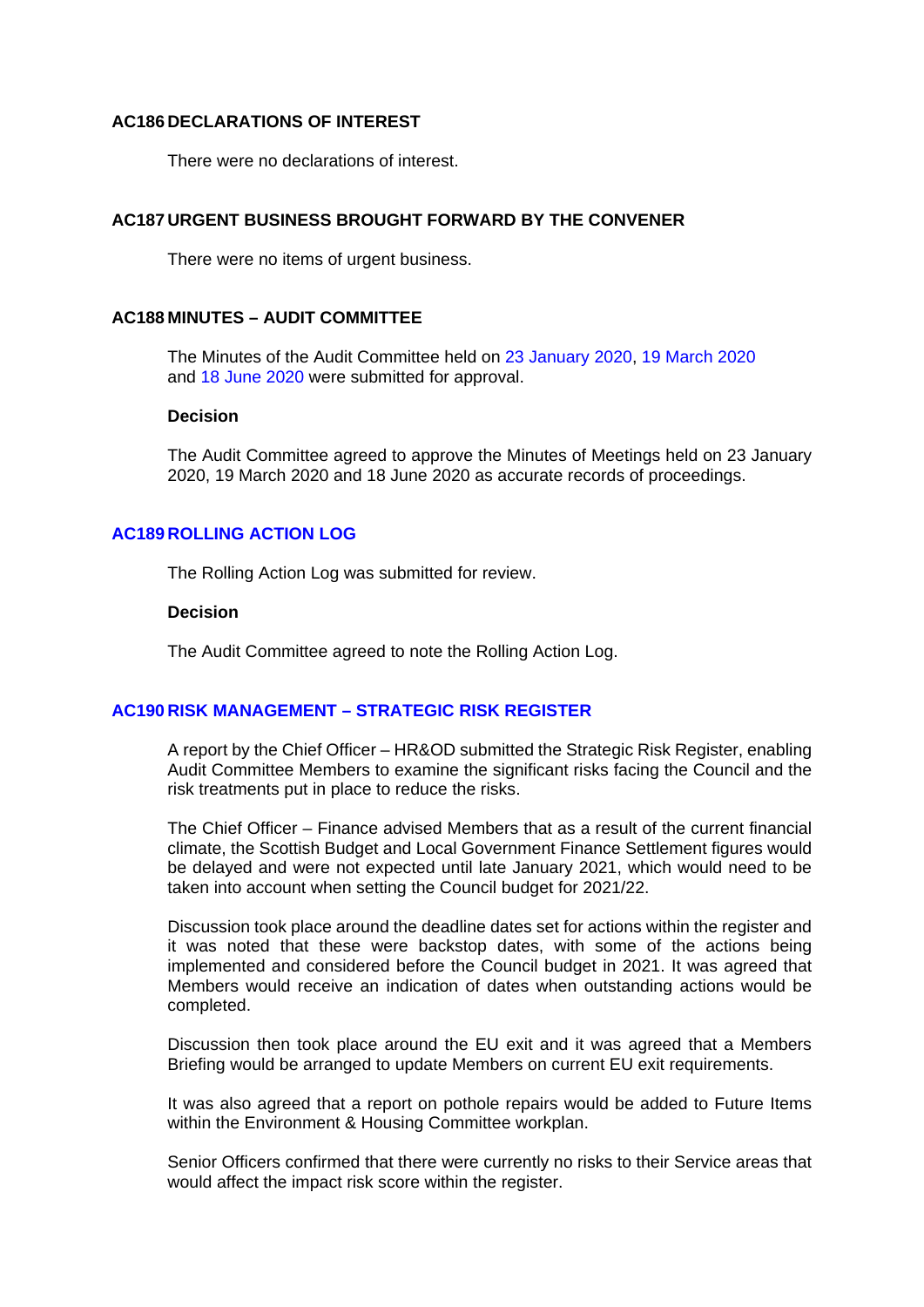#### **Decision**

Committee agreed to note the risks within the Strategic Risk Register with specific attention to the scoring contained within Appendix 1 to the report.

(Reference: Report by Chief Officer – HR & OD dated 2 November 2020, submitted)

### **AC191 ALEOS AND OTHER STRATEGICALLY FUNDED BODIES: ANNUAL REPORT TO AUDIT COMMITTEE**

A report by the Chief Officer – Governance presented the Council's third Annual Report on the performance and activity of its arm's length external organisations (ALEOs) and other strategically-funded bodies.

Presentation of the Annual Report enabled the Audit Committee to discharge its remits under the Council's Scheme of Delegation to consider the Council's arrangements for corporate governance and agree necessary actions to ensure compliance with best practice and to consider the Council's compliance with its own and other published standards and controls.

The Chief Officer – Governance introduced the report and responded to questions from Members. In response to a particular Member question, it was agreed that an additional column for Projected Funding would be added to the ALEOs document, in order to have a comparison with Actual Funding.

In response to a Member question regarding whether a report on Raploch URC/Stirling Community Enterprises Ltd was reported to the Environment & Housing Committee in 2019, the Chief Operating Officer - Communities & Performance agreed to seek confirmation and advise Members accordingly.

Discussion took place regarding the information provided by ALEOs and it was agreed that Services should liaise with representatives to ensure that ALEOs were fulfilling their purpose with regard to the strategic objectives of the Council, which should be reflected in reports to relevant Committees.

It was noted that there was a large amount of detail in the reporting and to assist provision of the correct information, it was agreed that a previously presented Audit Commission report with checklist would be circulated to Services to cascade to relevant representatives for reference.

#### **Decision**

The Audit Committee agreed to note the performance and activity of the Council's arm's-length external organisations (ALEOs) and other strategically-funded bodies as reported in the Annual Report at Appendix 1 to the report.

(Reference: Report by Chief Officer – Governance dated 2 November 2020, submitted)

### **AC192 INTERNAL AUDIT PROGRESS REPORT**

A report by the Chief Officer - Governance presented the Audit Committee with an update on progress made against the Internal Audit Risk Assessment & Plan 2020/21.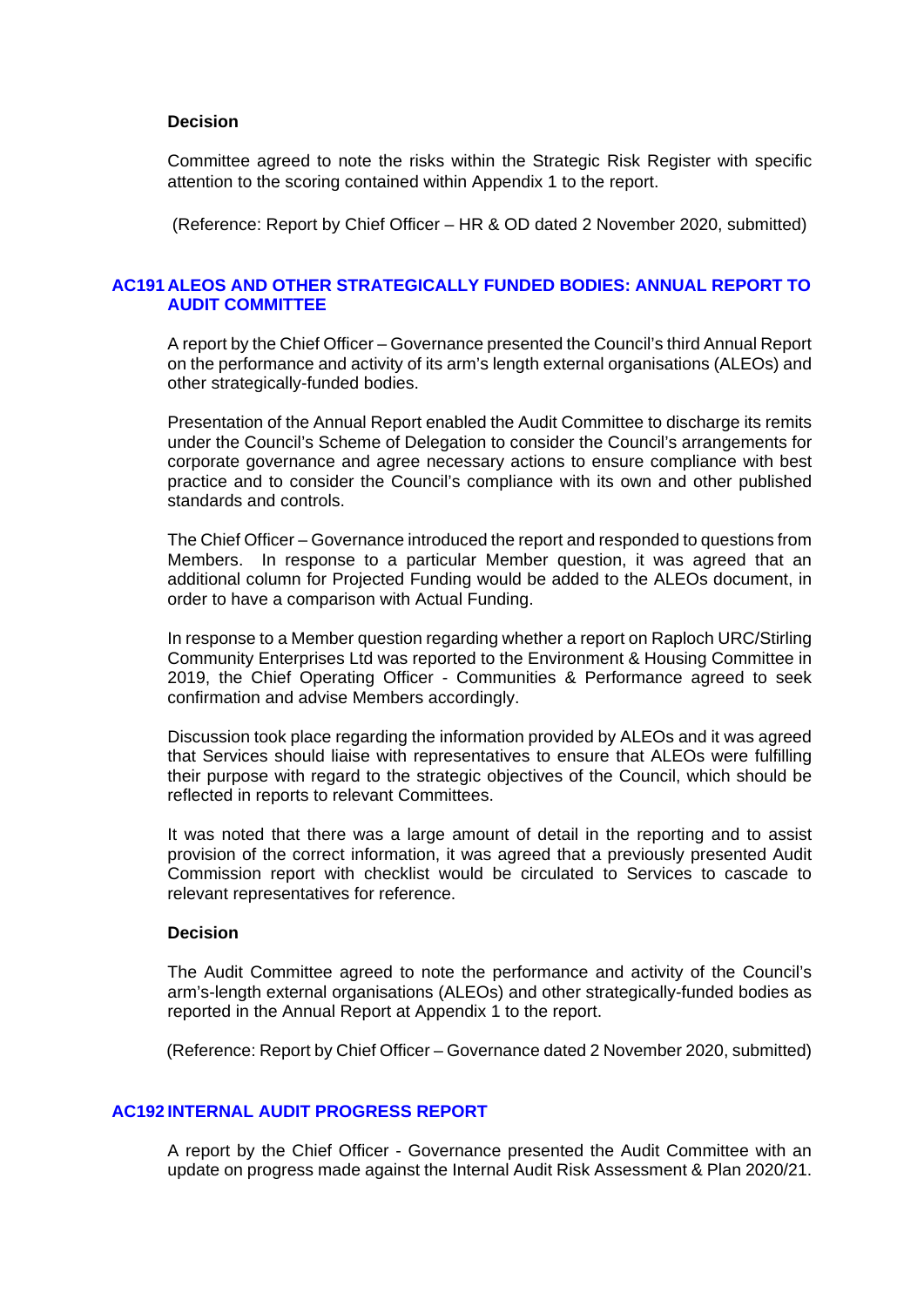It also provided details of Internal Audit reports that had been issued since the previous Internal Audit Progress Report was considered by the Committee on 23 January 2020.

The Senior Internal Auditor introduced the report and noted that this information was presented to Audit Committee on a regular basis in order to provide Members with an update.

Discussion took place around the detail in the reports and the following actions were agreed:-

- 1. Changes within Performance Indicators relevant to School Capacity Planning should be reflected in next Performance Report to the Children & Young People Committee.
- 2. Clarity was to be sought whether the 'Purchasing Cards Cardholder Procedures' document had been updated and issued.
- 3. Discussion to be held with Royal Bank of Scotland on options of leavers being removed automatically on ERIN.

### **Decision**

Committee agreed to:

- 1. note the findings, risks, recommendations and statements of assurance set out in the Internal Audit reports at Appendix 2 to the report; and
- 2. note the progress made with the Internal Audit Risk Assessment & Plan 2020/21 (including audit review work brought forward for completion from 2019/20), as set out in the Position Statement at Appendix 3 to the report.

(Reference: Report by Chief Officer – Governance dated 2 November 2020, submitted)

### **AC193 FRAUD AND IRREGULARITIES REPORT**

A report by the Chief Officer - Governance provided the Audit Committee with information on counter fraud activity and reported thefts, frauds and other financial irregularities for the period 1 October 2019 to 30 September 2020.

The report covered an 'extended period' of 12 months. Compilation by Internal Audit of the 'normal' 6-monthly report for October 2019 to March 2020 was deferred to allow Services to prioritise their early responses to the Covid-19 pandemic.

This report also provided an update on the Council's participation in the National Fraud Initiative exercise 2018/19, which was now complete; it highlighted the findings of Audit Scotland's national report titled 'The National Fraud Initiative in Scotland 2018/19' issued in July 2020; and touched upon the Council's preparations for the 2020/21 National Fraud Initiative exercise, which was now underway.

Discussion took place around data matches within the housing lists and it was noted that the lists would be reviewed more frequently, therefore improving the accuracy of the data received. The information within the waiting list was validated by an external colleague to ensure accurate data was provided by Housing Services once reviews had taken place.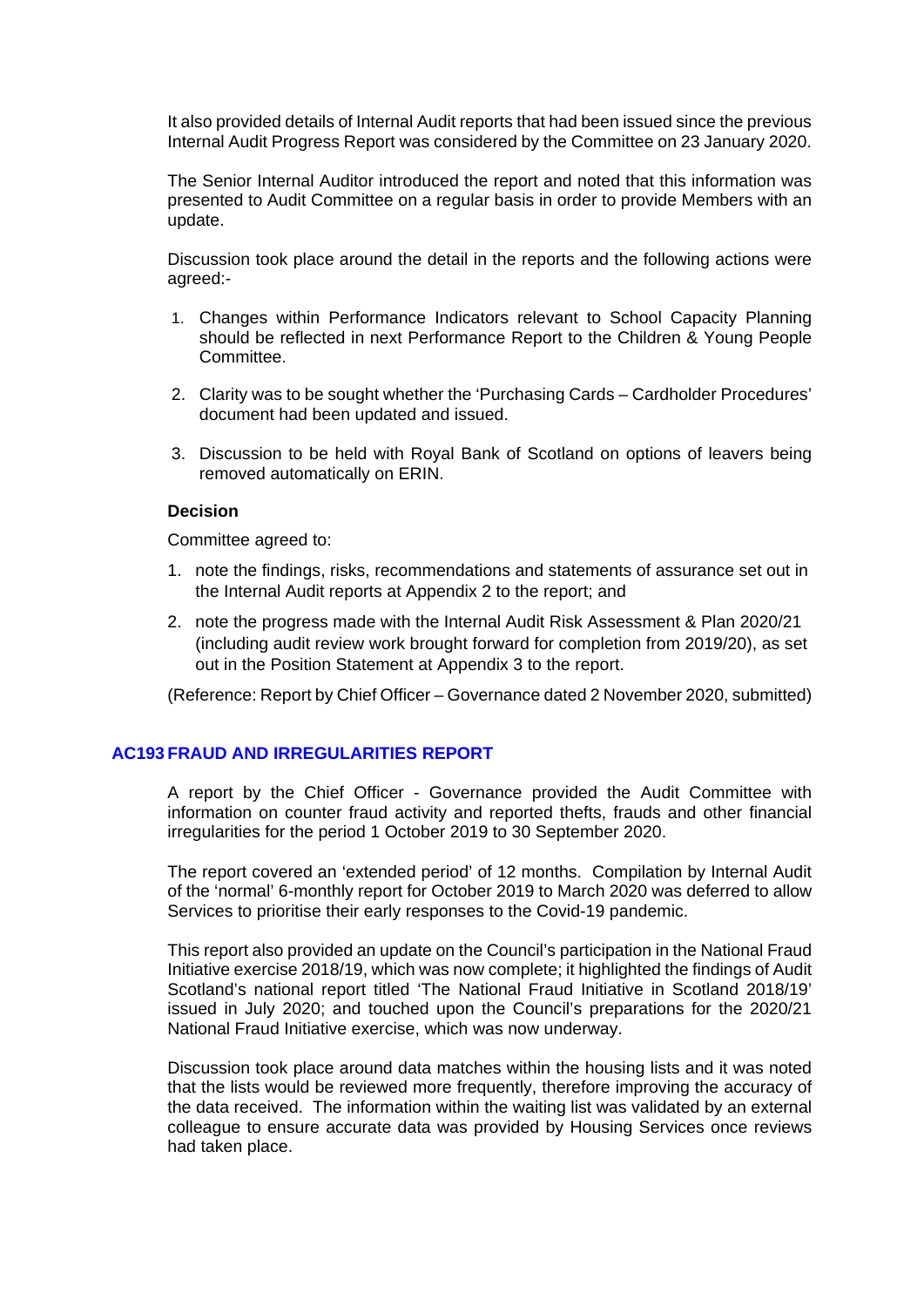The Convenor conveyed thanks to the team with regard to the work undertaken within the fraud initiative.

# **Decision**

Committee agreed to:

- 1. note the contents of the report;
- 2. note the Irregularities Report at Appendix 1 to the report;
- 3. note the Counter Fraud Activity Report at Appendix 2 to the report;
- 4. note the National Fraud Initiative 2018/19 Exercise Update at Appendix 3 to the report;
- 5. note the Audit Scotland report '*National Fraud Initiative 2018/19*' at Appendix 4 to the report; and
- 6. note the Counter-Fraud Activity in relation to Covid-19 Grants, at Appendix 5 to the report.

(Reference: Report by Chief Officer – Governance dated 2 November 2020, submitted)

# **AC194 INTERNAL AUDIT – ACTION TRACKING UPDATE**

A report by the Chief Officer - Governance Internal Audit noted that reports contained agreed actions for improvements to controls, systems and processes, for implementation by Services. These were summarised in Action Plans within each report. Internal Audit monitored and reported on the implementation of agreed actions across all audit reviews.

The report attached at Appendix 1 covered an 'extended period' of 12 months. Compilation of the normal 6-monthly report for October 2019 to March 2020 had been deferred until June 2020, to allow Services to prioritise their early responses to the Covid-19 pandemic.

The report at Appendix 2 listed all outstanding 'high priority' actions that, as at 7 October 2020, had not been completed in line with their original target dates.

Discussion took place regarding the content within the report and in response to a Member question regarding self-directed support within the Integration Joint Board, it was noted that regular assurance reports were submitted via the Clinical and Care Governance Group, which the Senior Manager - Children & Families noted she was party to and would raise this matter at its next meeting to ensure it had continued focus.

### **Decision**

Committee agreed to:

- 1. note the Action Tracking Report at Appendix 1 to the report, which highlighted that there were 36 Internal Audit reports with a total of 95 agreed actions that were still to be completed by Services; and
- 2. note that the Report at Appendix 2, which provided an update on 17 'high priority' actions that were overdue in terms of their original target dates, including the Services' explanations for slippage.

(Reference: Report by Chief Officer – Governance dated 2 November 2020, submitted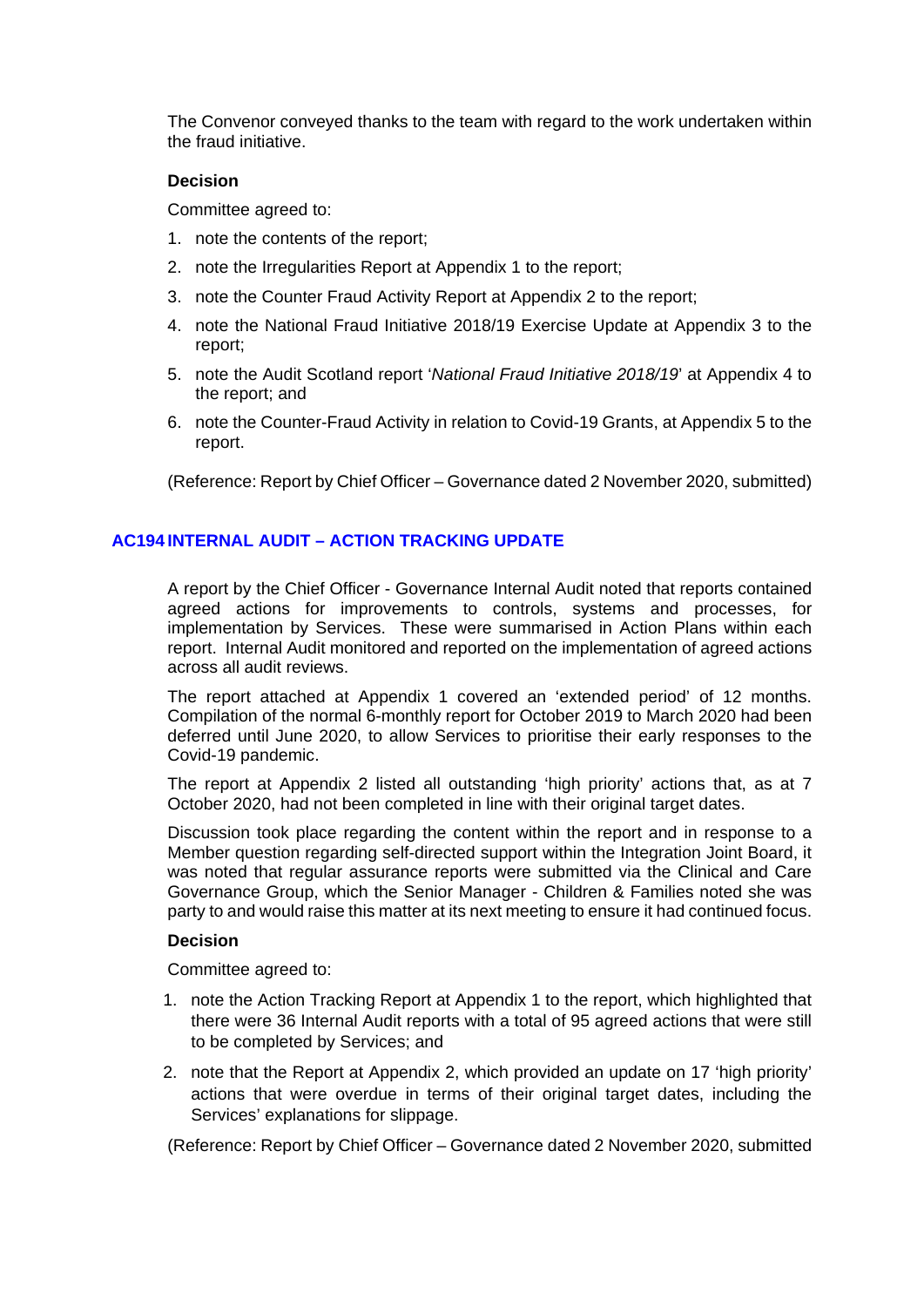# **AC195 AUDIT COMMITTEE: DRAFT ANNUAL REPORT 2019 – 20**

A report by the Chief Officer - Governance presented the draft Audit Committee Annual Report 2019-20 for Committee consideration and approval.

Preparation of an Annual Report enabled the Committee to meet best practice guidance issued by the Chartered Institute of Public Finance & Accountancy (CIPFA) in 'Audit Committees: Practical Guidance for Local Authorities and Police'.

Best practice arrangements included the Committee accounting for its work to the Council as 'those charged with governance', and providing an assessment, at least annually, of its performance in discharging its role and functions, as set out in the Scheme of Delegation.

The Convener conveyed thanks to the Internal Audit team for their hard work in compiling the report.

The Chief Officer – Governance also thanked the Internal Audit team for their hard work in the absence of two senior officers in the team. It was also noted that the post of Audit Manager had been offered to an individual, which would help to alleviate the pressure the team were currently working under.

### **Decision**

Committee agreed:

- 1. to note the draft Audit Committee Annual Report 2019-20 at Appendix 1 to the report;
- 2. to approve the draft Audit Committee Annual Report 2019-20, and
- 3. that the Chief Officer Governance should submit the Audit Committee Annual Report 2019-20 to the Council meeting on 4 March 2021, to enable the Committee to account to Council for its performance during 2019-20.

(Reference: Report by Chief Officer – Governance dated 2 November 2020, submitted)

### **AC196 LOCAL GOVERNMENT BENCHMARKING FRAMEWORK (LGBF) 2018 – 19**

A report by the Chief Operating Officer – Communities and Performance presented the annual Local Government Benchmarking Framework (LGBF) performance indicators for the period 2018-19.

The LGBF was a comparative benchmarking framework for use by all 32 Scottish councils providing a set of indicators that covered a range of service areas with an emphasis on costs, outcomes for service users and customer satisfaction.

Discussion took place around the performance indicators and it was highlighted that all individual Committees should continue to present these indicators within their performance reports for scrutiny. It was noted that the relevant parts of this report were reported at the request of the Audit Committee to the individual Committees and this was the plan for the future. Discussion had also taken place around the appropriateness of presenting this report to Audit Committee and the plan was that this would now be presented at Council as of next year.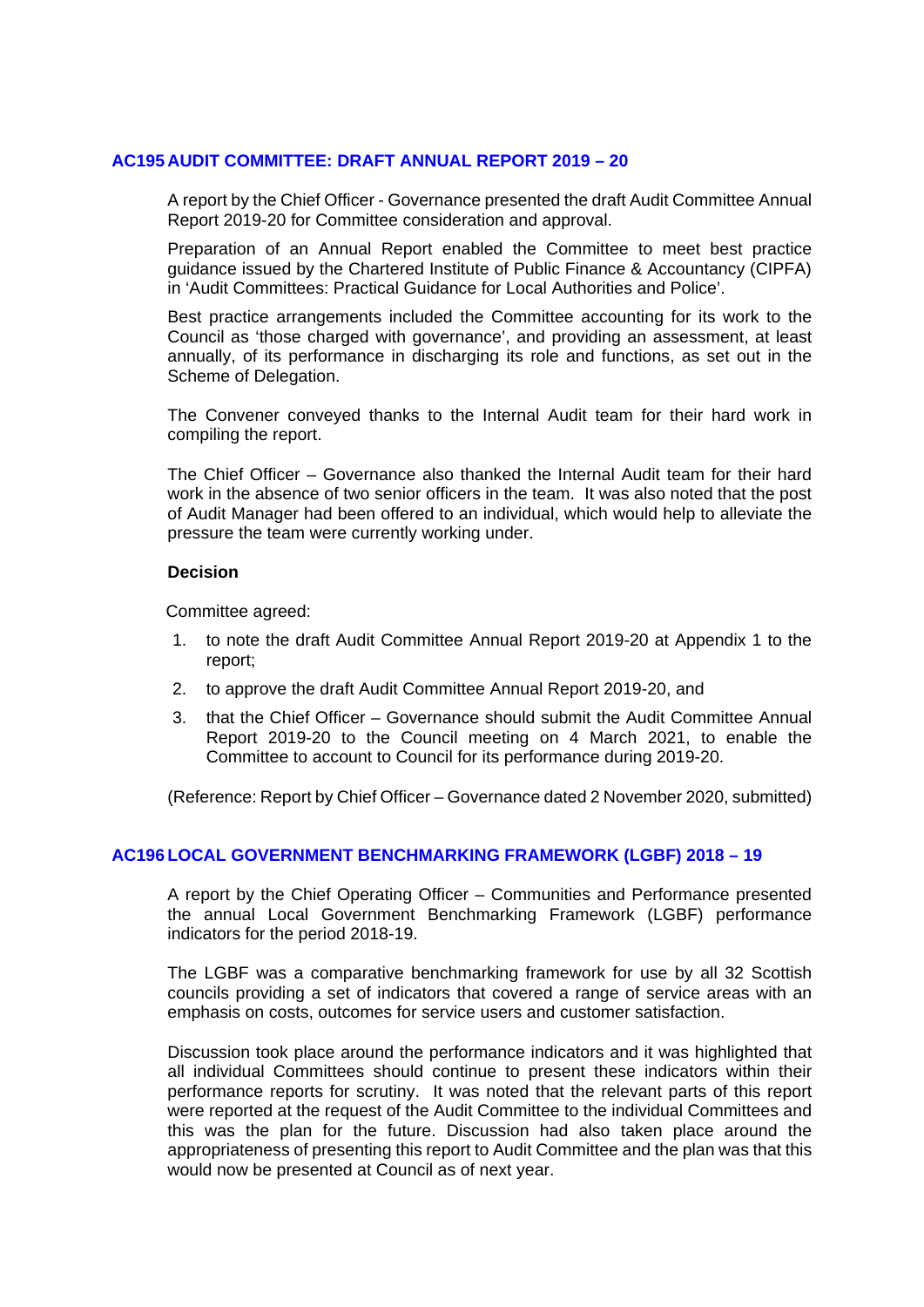In response to a Member comment around the graphs included within the report being presented in black and white, which proved difficult to read, the Chief Operating Officer – Communities and Performance advised that other reporting systems were being looked at as an alternative.

In response to another Member question, it was agreed that further information would be sent to Councillor Lambie detailing criteria used by the Improvement Service in relation to other local authorities.

### **Decision**

The Audit Committee agreed to:

- 1. note the performance of reported LGBF indicators for 2018-19, which were included as Appendix 1 to the report;
- 2. note the new indicators that had been added by the LGBF Board to strengthen the suite of measures, which were detailed in section 2.1; and
- 3. note the key national messages presented by the Improvement Service and how Stirling compared with this, which were included as Appendix 2 to the report.

(Reference: Report by Chief Operating Officer – Communities and Performance dated 28 October 2020, submitted)

## **AC197 ICT SYSTEMS ACCESS CONTROL UPDATE REPORT**

A report by the Chief Operating Officer – Communities & Performance presented the Audit Committee with an update on progress made against the actions identified by the ICT Systems Access Control Audited, which was published on 12 December 2019 and presented to the Committee on 23 January 2020.

The ICT Manager introduced the report and noted that there had been slippage against a number of the actions detailed in the action plan due to problems presented by Covid-19 and staffing shortages within the team.

In response to a Member question on whether enough resources were being provided into this area, it was noted that the service was looking to centralise ICT spending across the Council and that Senior Managers were looking at a proposal for additional funding for ICT.

### **Decision**

The Audit Committee agreed to note progress made against the action plan, detailed in the report, and review revised dates as set out in Appendix 1 to the report.

(Reference: Report by Chief Operating Officer – Communities and Performance dated 28 October 2020, submitted)

### **AC198STIRLING COUNCIL EARMARKED RESERVES – ANNUAL UPDATE**

A report by the Chief Officer - Finance provided an update on the individual balances held within the Council's earmarked reserves.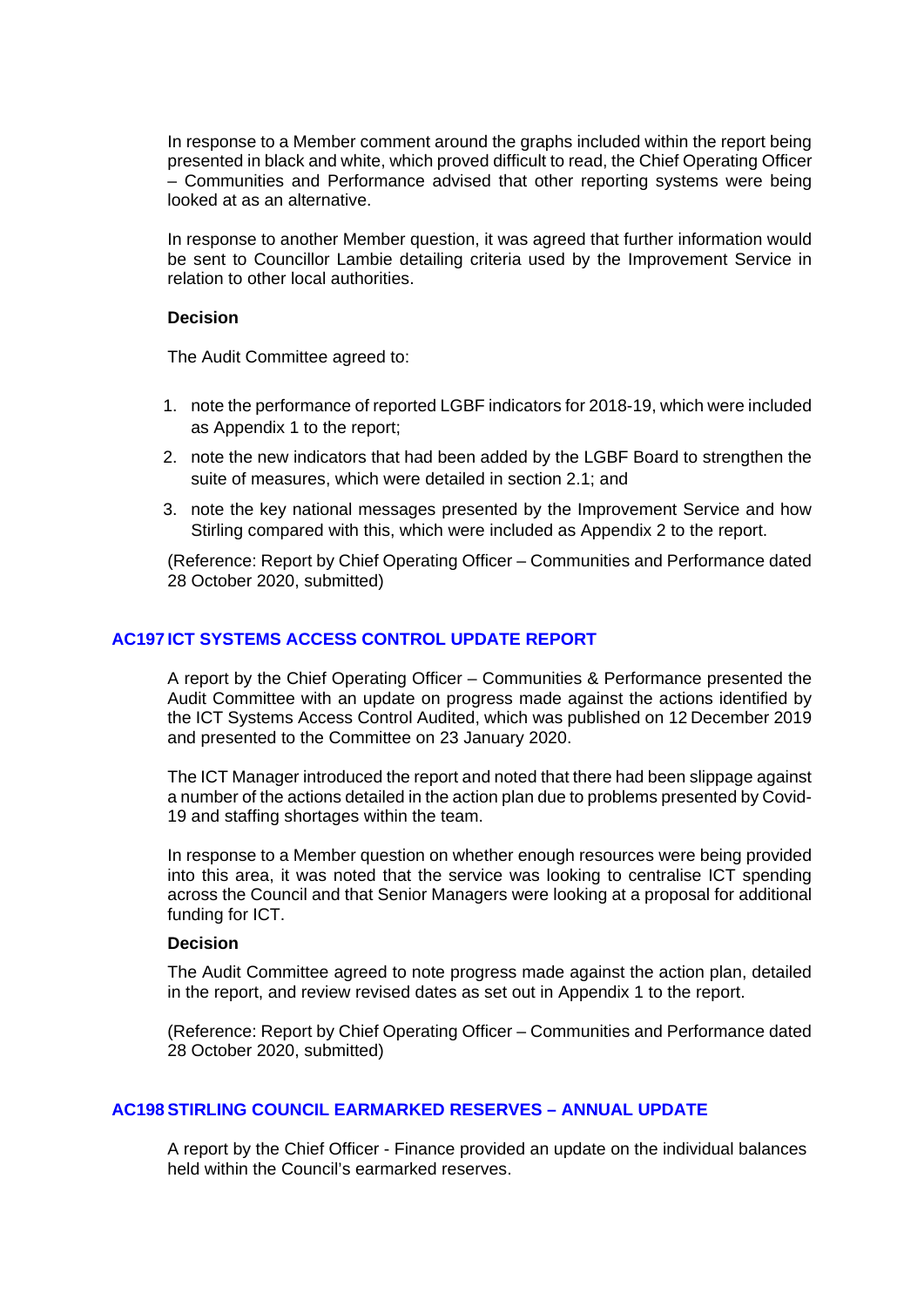The Chief Officer – Finance introduced the report, which had been presented at Council on 8 October 2020 with decisions agreed about the use of some of the reserves. It was highlighted that a regular review of these reserves was carried out to give Committee assurance and included discussions with the Senior Leadership Team and Council Management Team. It was noted that some of these reserves might be released for future use, other than for the purposes intended.

It was also agreed that this report would be brought to Audit Committee on an annual basis, with a date for the next report to be confirmed.

### **Decision**

The Audit Committee agreed to note the individual balances held within the Council's earmarked reserves.

(Reference: Report by Chief Officer – Finance dated 13 November 2020, submitted)

# **AC199STIRLING COUNCIL AUDITED ACCOUNTS 2019/20**

A report by the Chief Officer - Finance outlined the key features of the financial position displayed in the 2019/20 audited accounts, incorporating a brief overview of the General Fund and Housing Revenue Accounts (HRA) revenue and capital outturn positions as at 31 March 2020. It also asked the Audit Committee to consider the Auditor's Final Report on the Accounts which was the subject of a separate report on the Audit Committee agenda, and to approve for signature the audited Stirling Council Accounts for the year ended 31 March 2020.

Subject to committee approval, the final audited accounts could be signed following today's meeting.

Discussion took place around senior Councillor remuneration and the Chief Officer – Finance provided an explanation for the content as set out within the report.

### **Decision**

Committee agreed to:

- 1. note the Auditor's Final Report on the Accounts which was the subject of a separate report on the Audit Committee agenda; and
- 2. approve for signature the audited Stirling Council Accounts for the year ended 31 March 2020 (Appendix 1 to the report).

(Reference: Report by Chief Officer – Finance dated 13 November 2020, submitted)

# **AC200 ANNUAL REPORT TO THOSE CHARGED WITH GOVERNANCE AND THE CONTROLLER OF AUDIT FOR FINANCIAL YEAR ENDED 31 MARCH 2020**

A report by the Chief Officer – Finance noted International Standard on Auditing (UK and Ireland) 260 (ISA 260) required auditors to report specific matters arising from the audit of the financial statements to those charged with governance of a body in sufficient time to enable appropriate action.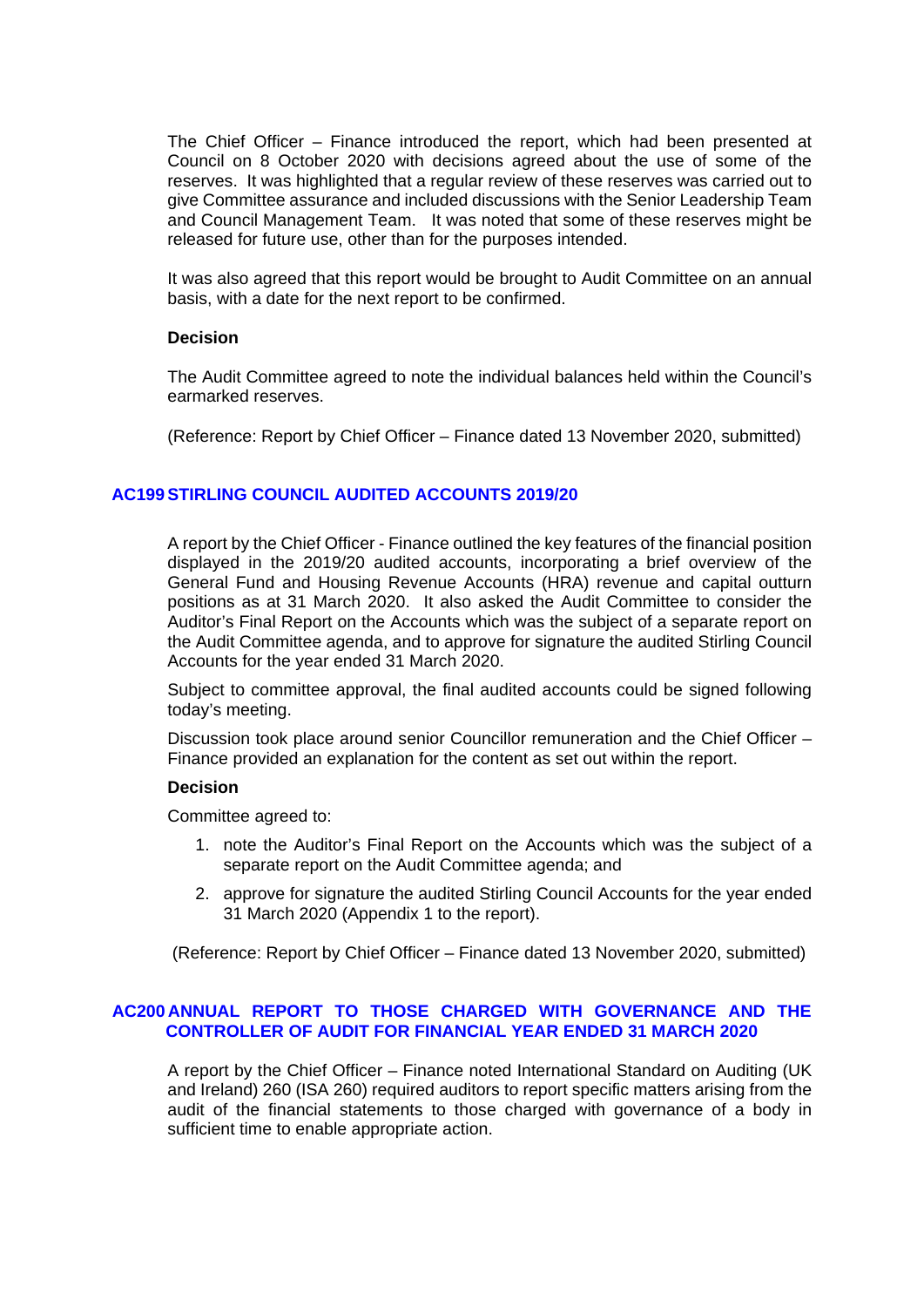The External Auditor, Audit Scotland provided an in depth overview of the details contained within the report, particularly the key messages and noted that it was a very positive report on the Council and a very positive reflection of the way all challenges arisen by Covid-19 were addressed by the Finance Team. Accounts presented were of an incredibly high standard and the excellent help and support from the Finance Team was noted.

Discussion took place around the integration of health and social care and it was agreed that an update on the review of Health & Social Care Integration scheme would be provided to Members.

Discussion took place around where the Council was placed in comparison with regard to best practice nationally. It was noted that the challenge going forward would be due to the rapidly changing financial information received from both the Scottish and UK Governments due to Covid-19, which could have an impact on financial and operational performance. The Convener noted that it would be interesting to see this information as part of a national report in order for Members to gain a better understanding of what should be the best practice for Members with regard to making decisions on information they should be receiving. The External Auditor agreed to feed back this suggestion to Audit Scotland in terms of focus going forward.

It was also noted that outstanding actions in relation to the payback period for severance costs would require to be resurrected in advance of future budgets.

#### **Decision**

Committee agreed to:

- 1. note the content of the Independent Auditor's Report;
- 2. approve the content of the ISA 580 Letter of Representation;
- 3. note the significant audit findings within the proposed Annual Audit Report; and
- 4. note the recommendations for improvement and the follow up on prior year recommendations within the proposed Annual Audit Report.

(Reference: Report by Chief Officer – Finance dated 13 November 2020, submitted)

### **AC201 CHARITABLE TRUSTS ADMINISTERED BY STIRLING COUNCIL – REPORT TO THOSE CHARGED WITH GOVERNANCE ON THE 2019/20 AUDIT**

A report by the Chief Officer – Finance noted that International Standard on Auditing (UK and Ireland) 260 (ISA 260) required auditors to report specific matters arising from the audit of the financial statements to those charged with governance of a body in sufficient time to enable appropriate action.

The Chief Officer – Finance introduced the report and provided an update the progress of winding up matters relating to the Charitable Trusts. The Legal team had been working with colleagues in the Finance team and it was noted that there had been some difficulties in relation to smaller charities, as some dealt with specific types of assets, which were causing issues in terms of discussions with the Office of the Scottish Charity Regulator (OSCR).